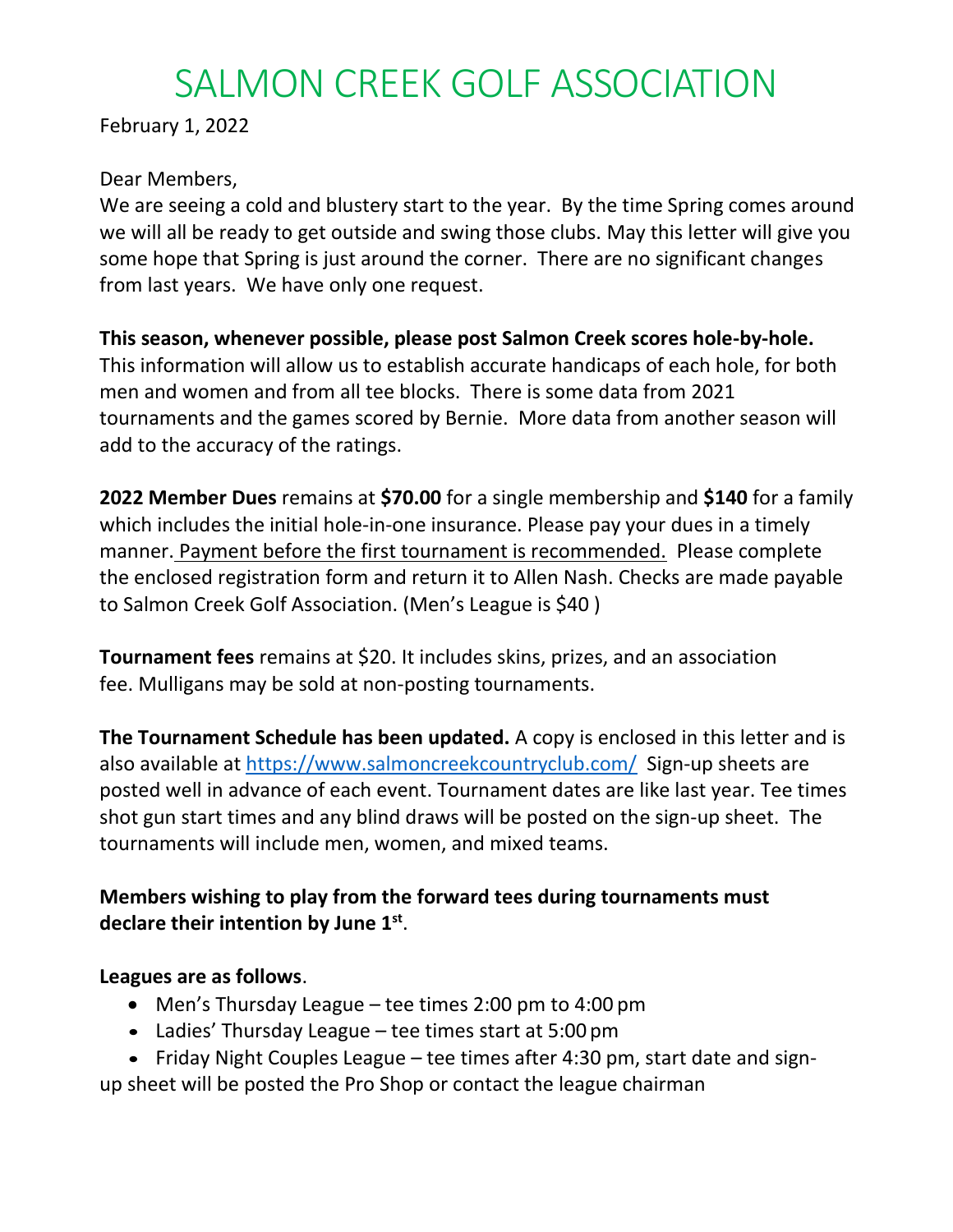**RDGA Tournament** schedule will be posted in the Pro Shop and is available online at [www.rdga.org.](http://www.rdga.org/) Tournament sign-up can be completed on-line. If you have questions contact Glenn Smith, or Sue Gay our RDGA Representatives.

The **"Get Acquainted Gathering"** will be held on Thursday, **April 7 at 6:00 p.m.** at the Club House. A \$5 fee will get you pizza, beer, or pop. This is a great social event after a long winter. You can sign up for league and the first tournaments, plus meet new members.

**Salmon Creek Local Rules** are available in the Pro Shop at the computer desk or at [http://www.salmoncreekcountryclub.com](http://www.salmoncreekcountryclub.com/golf.php) Information about posting scores is included in this letter.

**2022 Committee Chairmen** are listed below; please contact them if you would like to be a part of a committee or have questions.

| <b>POSITION</b>                | <b>NAME</b>        | <b>PHONE#</b> | <b>EMAIL ADDRESS</b>     |
|--------------------------------|--------------------|---------------|--------------------------|
| <b>Golf / Rules Committee:</b> | Jack Schuth        | C 880-4303    | jackschuth383@gmail.com  |
| <b>Handicap Chairman:</b>      | Kevin Wayda        | C 978-0200    | Kwayda1@rochester.rr.com |
| <b>Tournament Coordinator:</b> | <b>Bernie Ward</b> | C964-2203     | Ward3684@aol.com         |
| <b>Presidents Cup:</b>         | John Gay           | C 754-1950    | johngaygolf@gmail.com    |
| Men's League:                  | Allen Nash         | C 261-8302    | anash@rochester.rr.com   |
| <b>Women's League:</b>         | Sue Gay            | C 705-5448    | sgay@rochester.rr.com    |
| <b>Couples League:</b>         | Kim Lowell         | C 749-2074    | klowell927@aol.com       |
| <b>RDGA Rep:</b>               | Glenn Smith        | C 269-6483    | earlynnker@gmail.com     |
|                                | Sue Gay            | C 705-5448    | sgay@rochester.rr.com    |
| <b>WRDGA Rep:</b>              | Diane Abel         | C 356-9325    | dianeabel53@gmail.com    |

**FYI:** [https://www.salmoncreekcountryclub.com](https://www.salmoncreekcountryclub.com/) *Association Info* has the member's letter, news, events, and rules posted for your convenience.

### **Salmon Creek Golf Association Board**

| Kevin Wayda, 2 <sup>nd</sup> VP | Kathy Schuth, 3 <sup>rd</sup> VP |
|---------------------------------|----------------------------------|
| Allen Nash, Treasurer           |                                  |
| <b>Bill Hoyt, Director</b>      | David Oakes, Director            |
|                                 |                                  |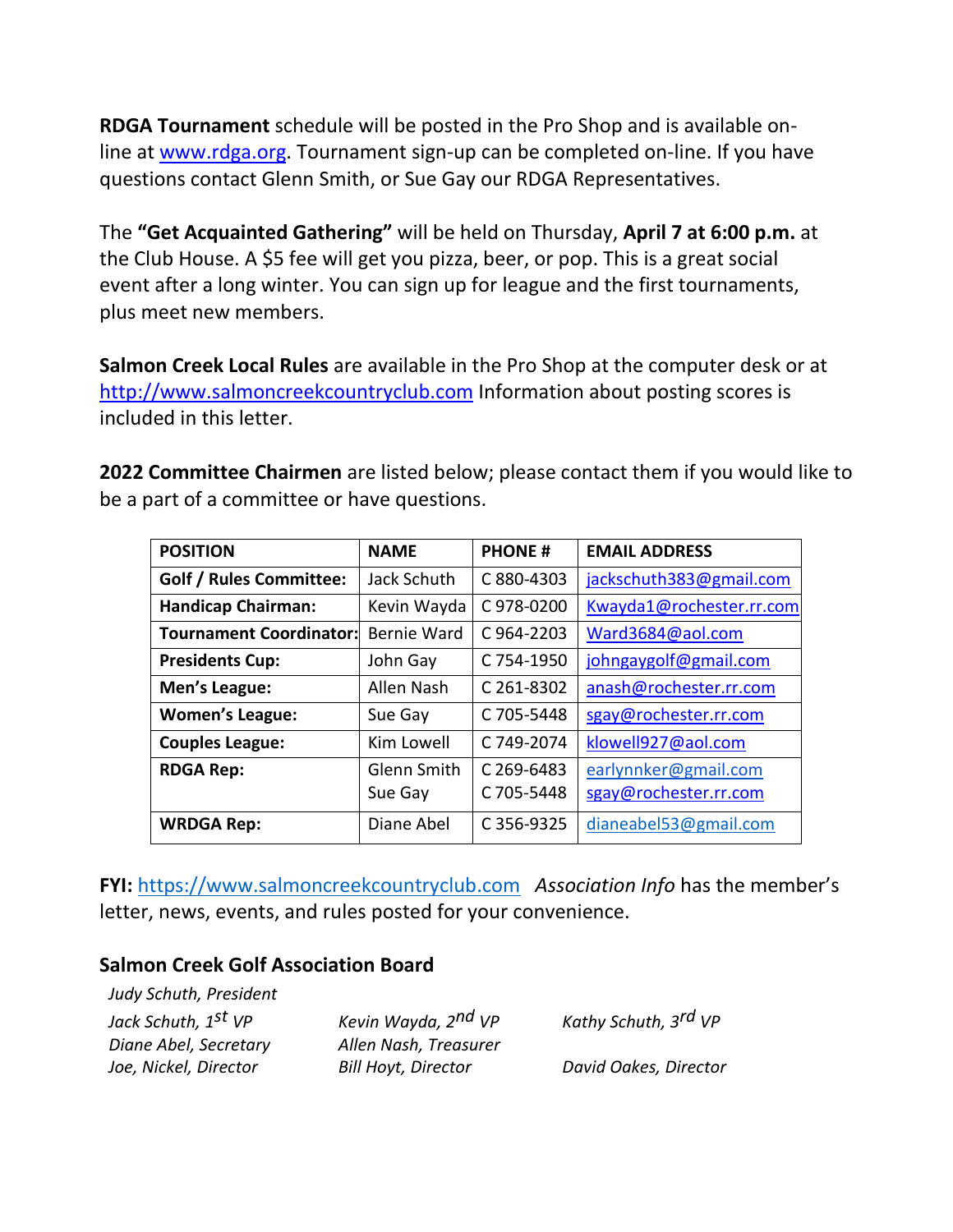#### **Summer vs Winter Rules**

#### **Winter Rules means Lift/Clean/Place**.

- If it is posted CART PATH ONLY Winter Rules will be acceptable all over.
- If it is posted 90 DEGREES Winter Rules are to be played in your fairwayonly. The posting of course conditions / rules for play is decided by:
	- $\circ$  Pro Shop for daily play
	- o Allen Nash for Thursday Men's League Play
	- o Jack Schuth and Bernie Ward for Tournament Play

**Summer Rules:** Summer rules have been modified to address divots, holes, and bare spots in the fairway. If a player's ball lands in a divot, hole, or bare spot in the fairway, the player may lift the ball and drop it within one club-length of the nearest point of relief, no nearer to the hole. Balls landing in the rough are played as they lie.

#### **Rules for Posting**

**It is important that you post your score** (ESC adjusted) after each round and identify if the score is home, away, a 9 or 18-hole score, and/or a tournament score. If you have any problems posting a score, please see the personal in the Pro Shop or contact Kevin Wayda. After completion of a round please post your score at your earliest opportunity. The Handicap Committee monitors tournament, league, and Sunday Box scores. They will take, action according to the rules posted on the bulletin board, if a score is not posted within a reasonable time frame. Most Tournament scores will be posted by the Tournament Coordinator.

#### **The following are acceptable scores to be posted for** handicap posting purposes:

- Post scores from home or away golf courses.
- Post scores when at least seven holes are played (7-12 holes are posted as a 9-hole score; 13 or more are posted as an 18-hole score).
- Post scores made in an area observing an active season. (Florida in the winter has an active golf season while Rochester does not. You would post if golfing inFlorida.)
- Post scores made under The Rules of Golf.
- Post scores on all courses with a valid USGA Course Rating ™ and Slope Rating ®.
- Post scores when playing two nines, even if it is the same nine, or nines from different days. The GHIN System will combine and calculate two nines into an 18- hole score.
- Post scores in all forms of competition: match play, stroke play, and team competitions where players play their own ball.
- Post scores played under the local rule of "preferred lies".